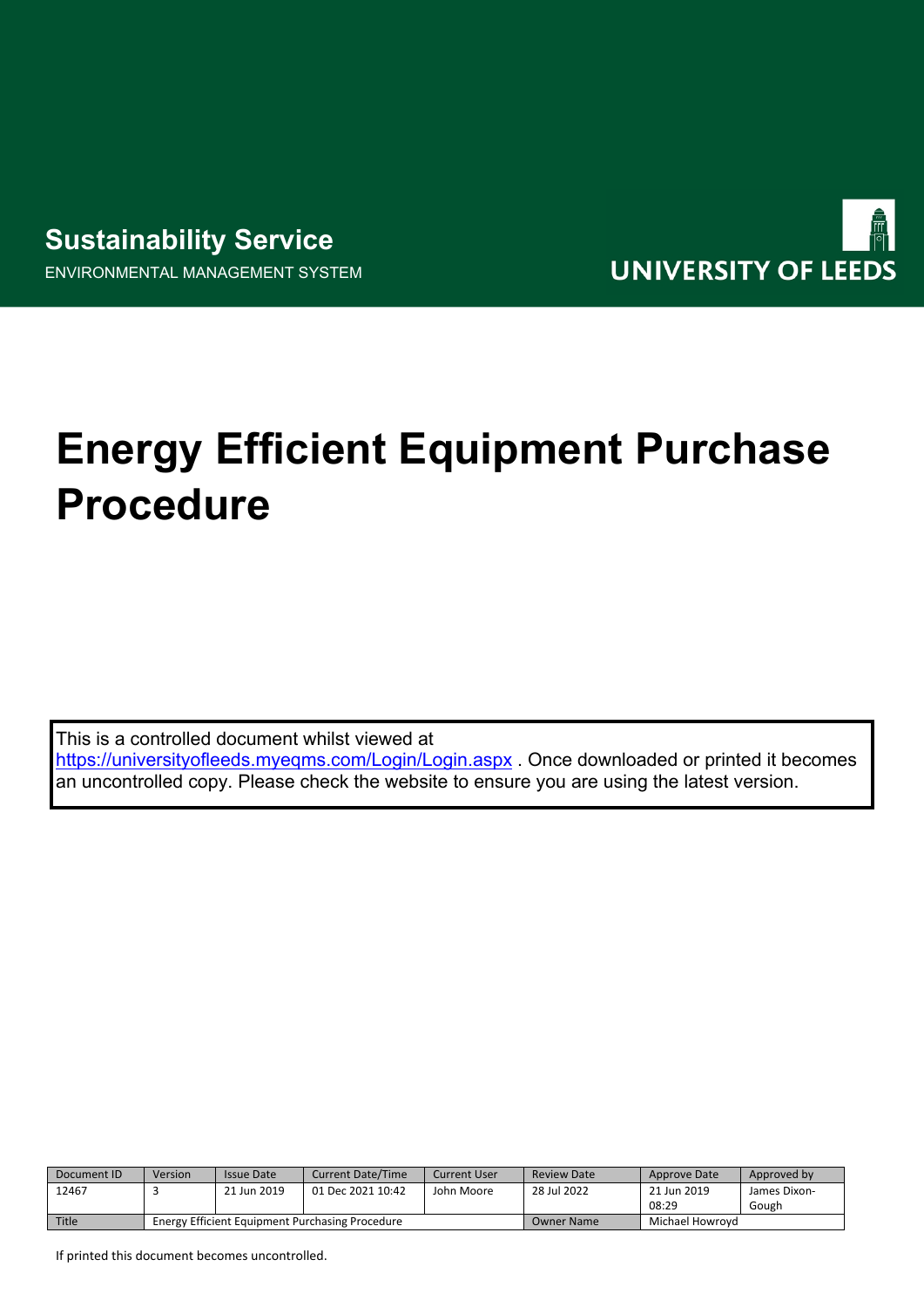#### **1. INTRODUCTION**

This procedure outlines the steps that must be taken when purchasing any new equipment as part of new build or refurbishment projects. The procedure is designed to ensure equipment purchase supports Government Buying Standards, support University carbon reduction and meets the requirements for any buildings being assessed for BREEAM.

## **2. RESPONSIBILITIES**

**The budget holder:** is responsible for specifying equipment in line with this procedure.

**The Purchasing / Finance representative**: is responsible for ensuring purchases meet the requirements of this procedure.

## **3. PROCEDURE FOR EQUIPMENT PURCHASE**

**3.1** Any equipment purchased as part of University new build or refurbishment must meet the minimum criteria within BREEAM (2018) Ene 08 Energy efficient equipment.

The requirements can be found through following this link – [https://www.breeam.com/NC2018/#06\\_energy/ene08\\_a.htm#refE](https://www.breeam.com/NC2018/#06_energy/ene08_a.htm#refE)

**3.2** The whole life costing process that should be followed for Healthcare equipment can be found in the appendix of this procedure.

**3.3** In addition to meeting 3.1, any equipment purchase must support a reduction in non-regulated energy. To support this, whole life costing shall be used to review whether higher standards should be adopted (e.g. A\*\*\* for fridges and freezers).

**3.4** Evidence of meeting these standards must be retained in order to evidence BREEAM requirements and for internal auditing purposes.

If any additional advice is required or the link is broken please contact [sustainability@leeds.ac.uk](mailto:sustainability@leeds.ac.uk)

| Document ID  | Version                                                | <b>Issue Date</b> | <b>Current Date/Time</b> | Current User | <b>Review Date</b> | Approve Date    | Approved by  |
|--------------|--------------------------------------------------------|-------------------|--------------------------|--------------|--------------------|-----------------|--------------|
| 12467        |                                                        | 21 Jun 2019       | 01 Dec 2021 10:42        | John Moore   | 28 Jul 2022        | 21 Jun 2019     | James Dixon- |
|              |                                                        |                   |                          |              |                    | 08:29           | Gough        |
| <b>Title</b> | <b>Energy Efficient Equipment Purchasing Procedure</b> |                   |                          |              | <b>Owner Name</b>  | Michael Howrovd |              |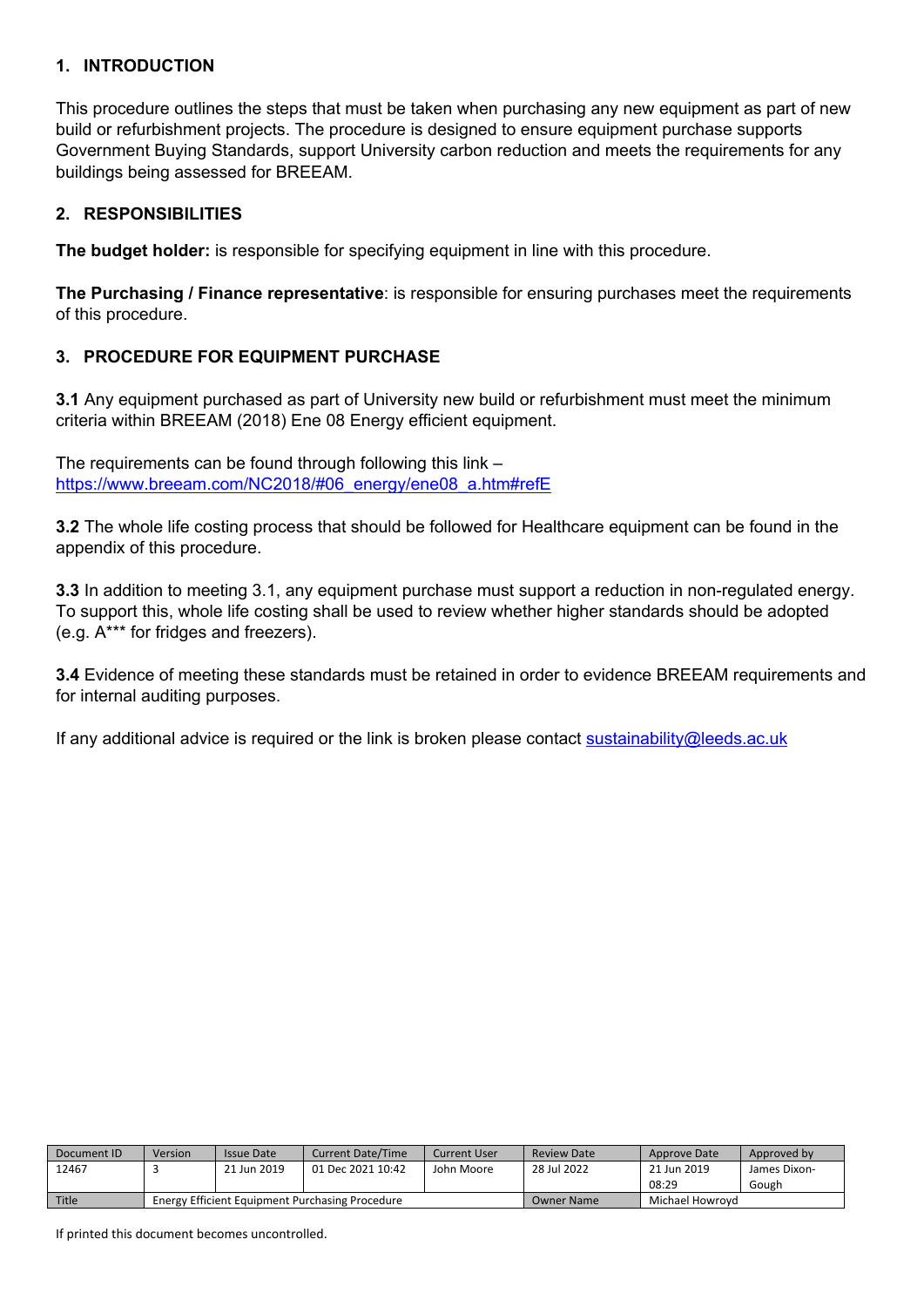# **Appendix – Whole Life Costing**

The following section is taken from 'HTM 07-02: EnCO2de, Making energy work in Healthcare – Part B, Department of health, 2015'.

#### **1.16 Whole life costing**

**1.16.1** Whole life costing (WLC) is another way to assess the relative merits of various procurement options, but it takes a broader definition of cost than conventional accounting techniques. WLC considers all costs over the life of goods and services that are procured. In this way, WLC provides the means of determining whether it is cost effective to invest in a product that is initially more expensive in order to reduce costs in the long run – a very useful tool when considering energy efficiency measures.

**1.16.2** WLC is not as comprehensive as a full environmental impact assessment (which would consider the emissions produced in the manufacture of the product, for example), but it does allow for some of the environment-related cost dimensions to be considered. For example, WLC will take account of the end-oflife costs involved in a decision, such as disposal costs, opportunities for recycling and so on.

**1.16.3** Any WLC exercise should therefore consider:

- direct running costs resources such as energy, consumables and maintenance used over the lifetime of the product or service;
- indirect costs for example, additional loading on cooling plant arising from equipment that is not energy efficient and hence emits surplus heat;
- additional administration costs the overheads associated with buying a standard solution, for example purchasing hazardous products that have special requirements such as additional controls and special handling and disposal;
- spending to save investing in higher levels of insulation to save heating and reduce bills;
- recyclability which might include creating markets for the organisation's waste by buying recycled products;
- cost of disposal perhaps paying a premium at the outset to reduce waste, for example by choosing a product that is more durable, reusable, recyclable, includes disposal costs, or is free of hazardous materials which would otherwise require its disposal in a special way.

**1.16.4** In addition to direct financial returns, there are nearly always wider benefits that should be taken into account, including:

- improved manageability, for example through better control and monitoring;
- reduced maintenance and staff costs after replacing or upgrading plant;
- reduced harmful emissions to the atmosphere (CO2, NOx, SOx and so on) particularly important because it reduces the health impact locally to both the building users and the surrounding community;
- improved management information and decision making;
- improved services, comfort, well-being and productivity.

| Document ID  | Version                                                | Issue Date  | <b>Current Date/Time</b> | Current User | <b>Review Date</b> | Approve Date         | Approved by           |
|--------------|--------------------------------------------------------|-------------|--------------------------|--------------|--------------------|----------------------|-----------------------|
| 12467        |                                                        | 21 Jun 2019 | 01 Dec 2021 10:42        | John Moore   | 28 Jul 2022        | 21 Jun 2019<br>08:29 | James Dixon-<br>Gough |
| <b>Title</b> | <b>Energy Efficient Equipment Purchasing Procedure</b> |             |                          | Owner Name   | Michael Howrovd    |                      |                       |